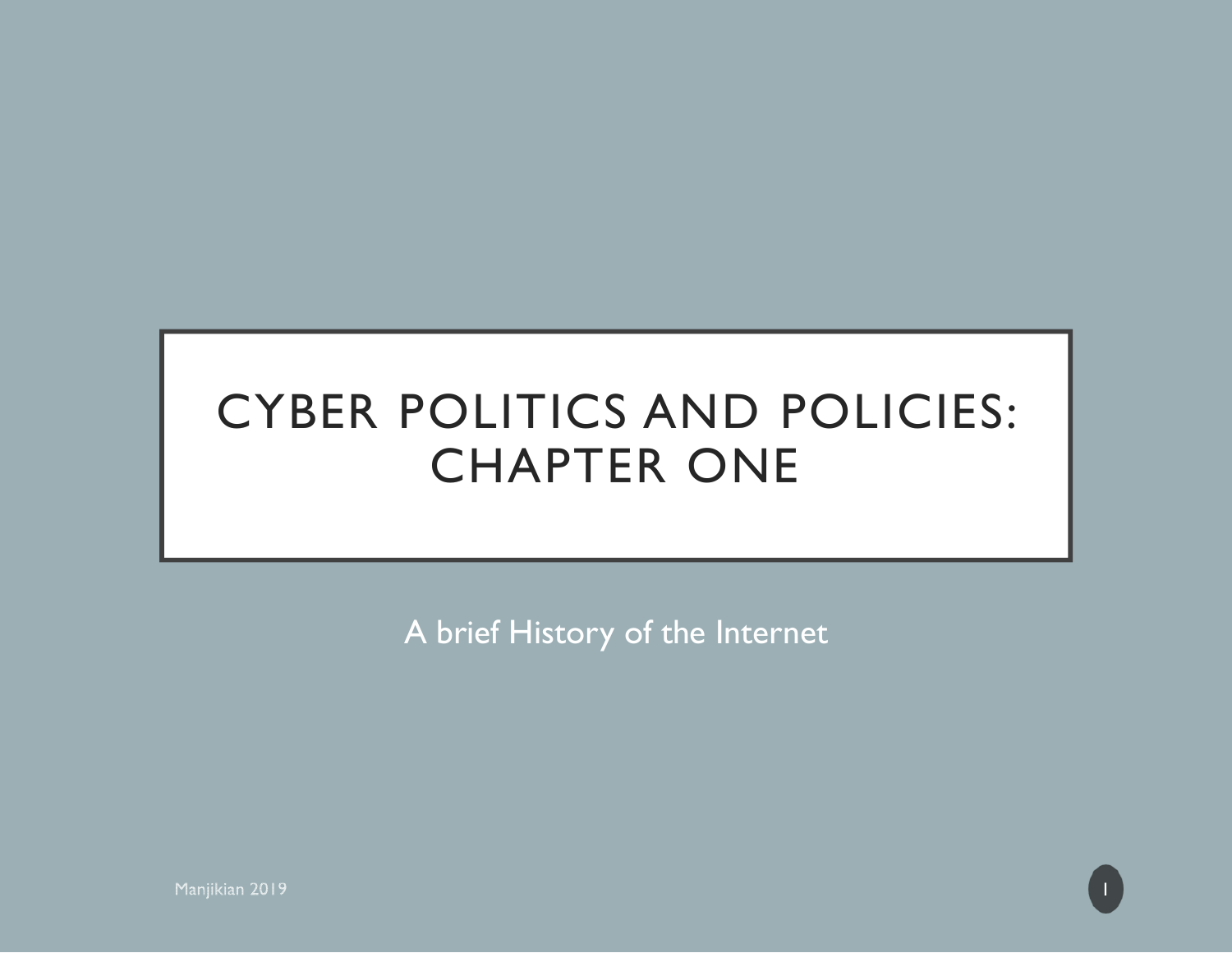#### AT THE END OF THIS CHAPTER, STUDENTS WILL BE ABLE TO:

 Describe the four major phases associated with the growth of the internet and the major technological, political and economic developments associated with each

 Define significant terms associated with the growth of the internet

 Describe in basic terms the technical specifications of the internet, as well as what unique facets distinguish it from other technologies

 Describe key political issues which have arisen in the growth of the internet and describe the ways in which technological closure has begun to occur in regards to these issues.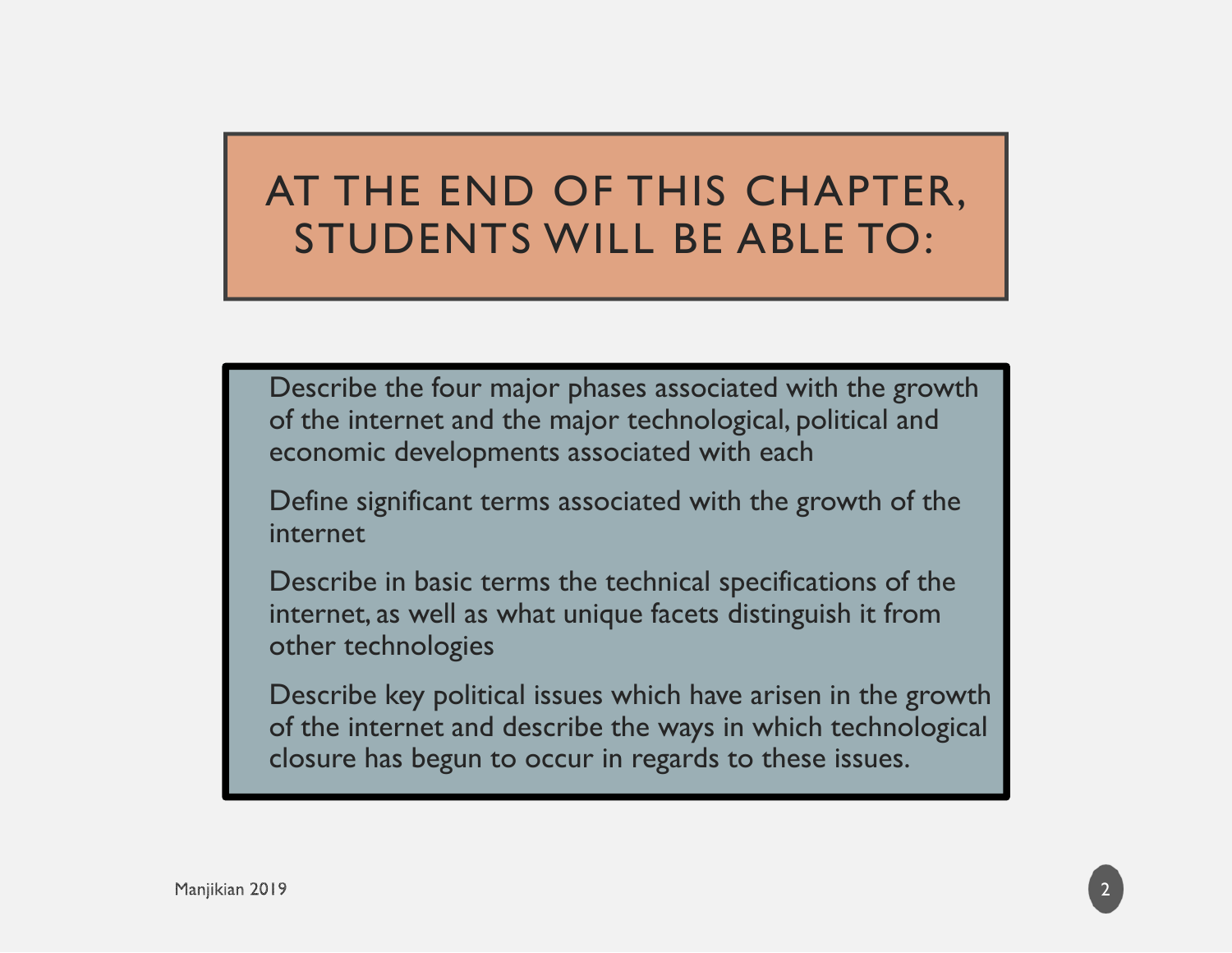#### RAPID GROWTH OF INTERNET

Commercial use since 1994 (25 years)

 Penetration rates today: 95 percent North America; 36 percent Asia

 Global marketplace: half of all global users purchased something online

 Credited with aiding revolutions in Africa, Eastern Europe, former Soviet Union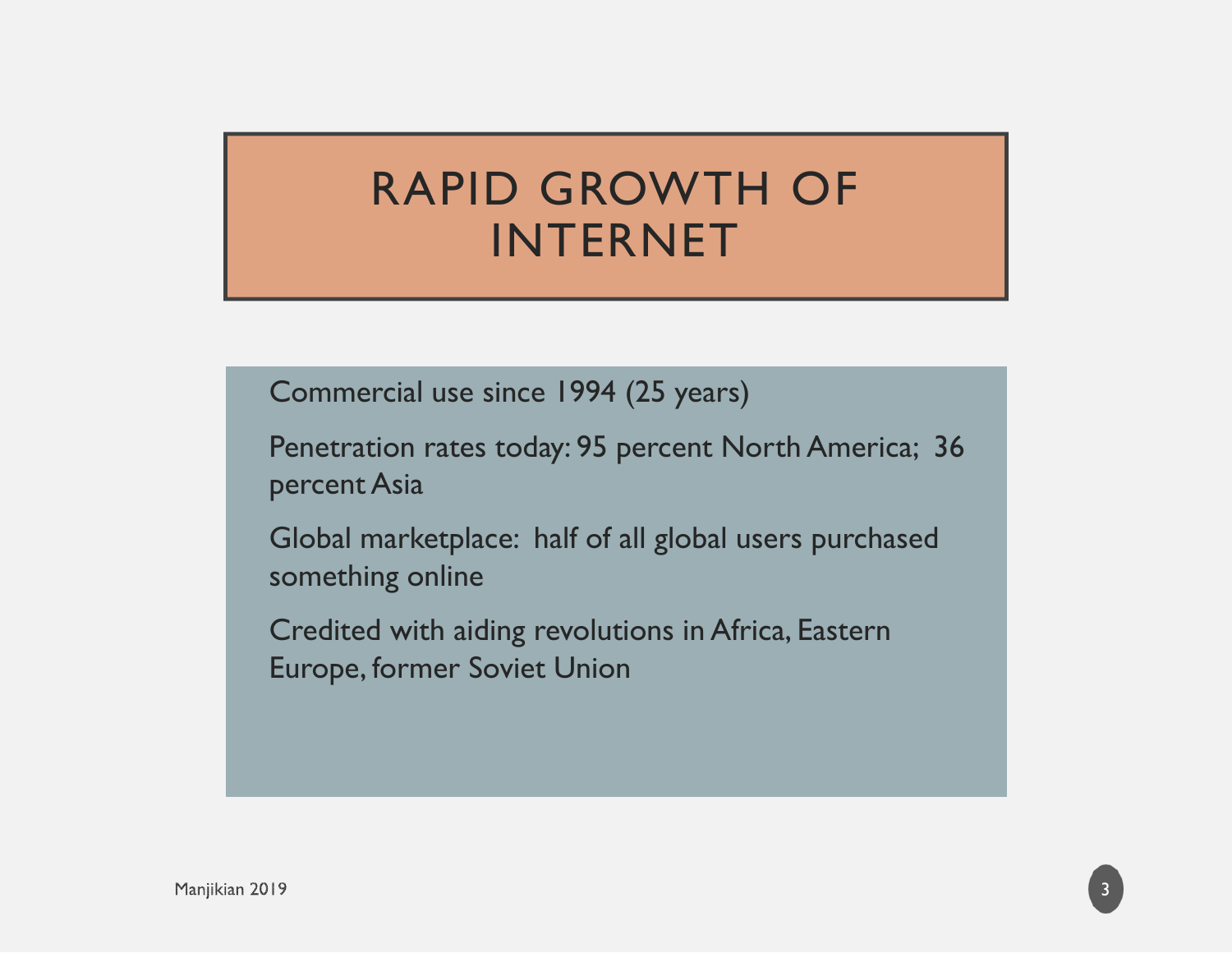#### DEBATES TODAY

Is internet a space of CONFLICT or COOPERATION?

Is it a "domain" for fighting?

WHO controls the internet? No central hegemon.

 Should it be controlled by states or other non-state entities?

 Is it a self-regulating entity or does it need to be steered/shaped and if so, by whom?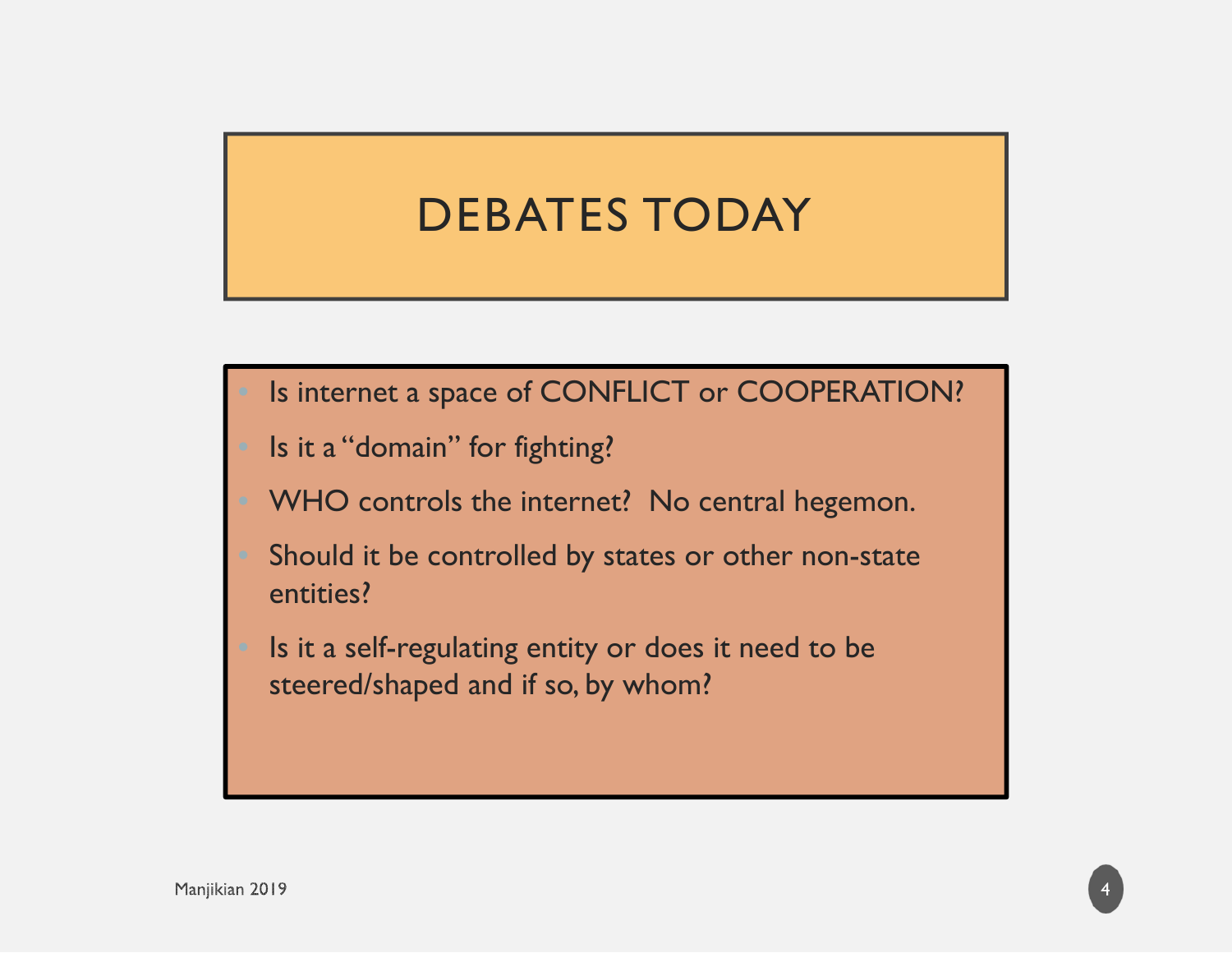# THIS COURSE:

 "technology studies/technology policy": MANY of the debates about who controls a technology, how a technology develops, what it should be are not UNIQUE to the internet. Questions that can be asked about many technologies.

 Notion that a technology has both civilian and military uses. Idea that states are DEPENDENT on a technology – not new, not unique.

 BIG QUESTION: Does technology make us (individuals, societies, states, militaries) do things? Or do we do things WITH technology?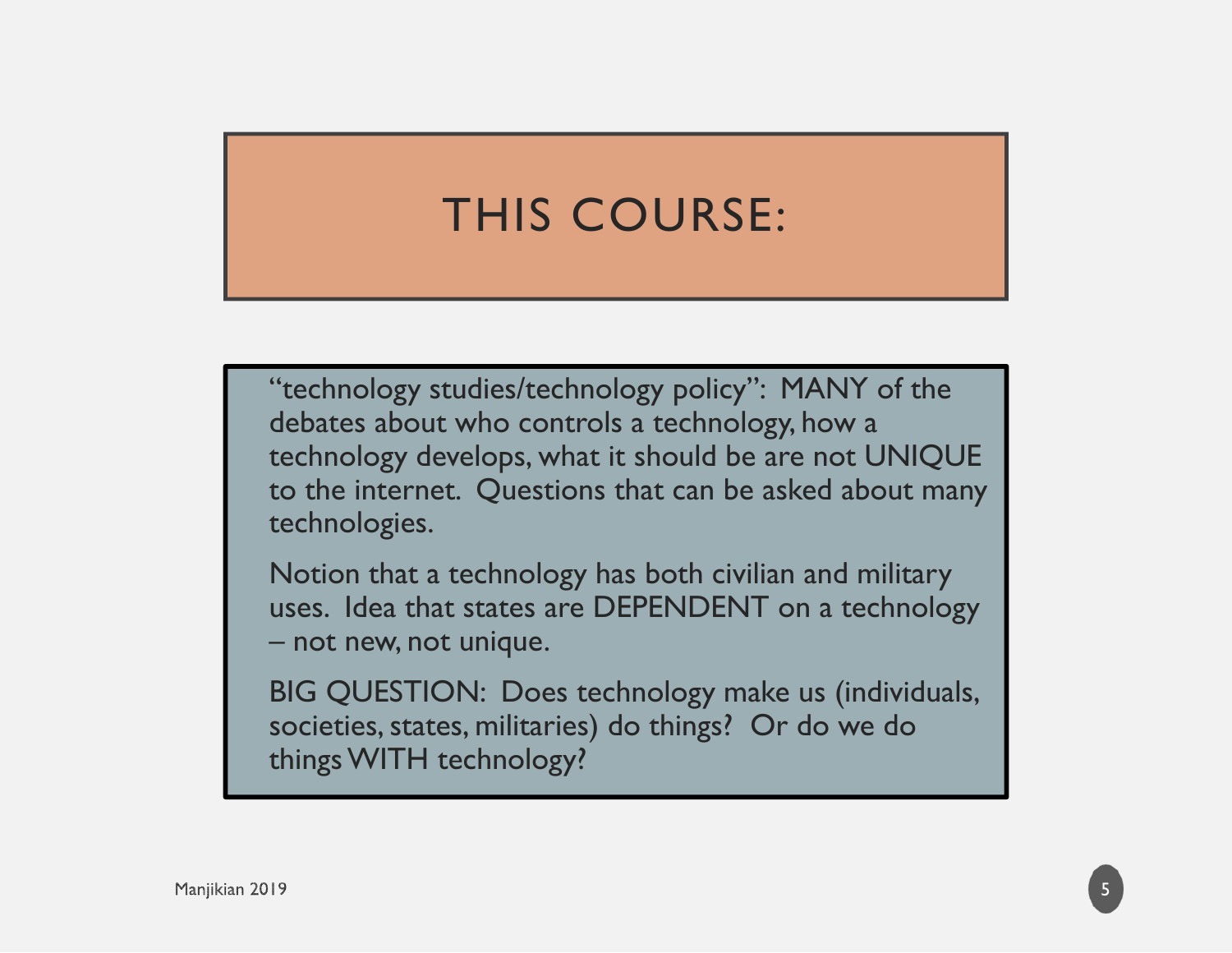#### 4 PERIODS OF INTERNET DEVELOPMENT

- Period One: The Infancy of the internet: 1963 1984. (From MILITARY ORIGINS to civilian use)
- • Period Two, The Period of Growth and Early Regulation: 1984 until 2000.
- (Development of E-commerce, civilian e-mail, online education)
- Phase Three: Securitization of Cyberspace and Growth of Internet Governance: 2001- until 2012 ("Digital Battlespace", online radicalization)
- Phase Four: The Era of Surveillance and Big Data: 2013 to present (Snowden Revelations, NSA, You are the Product)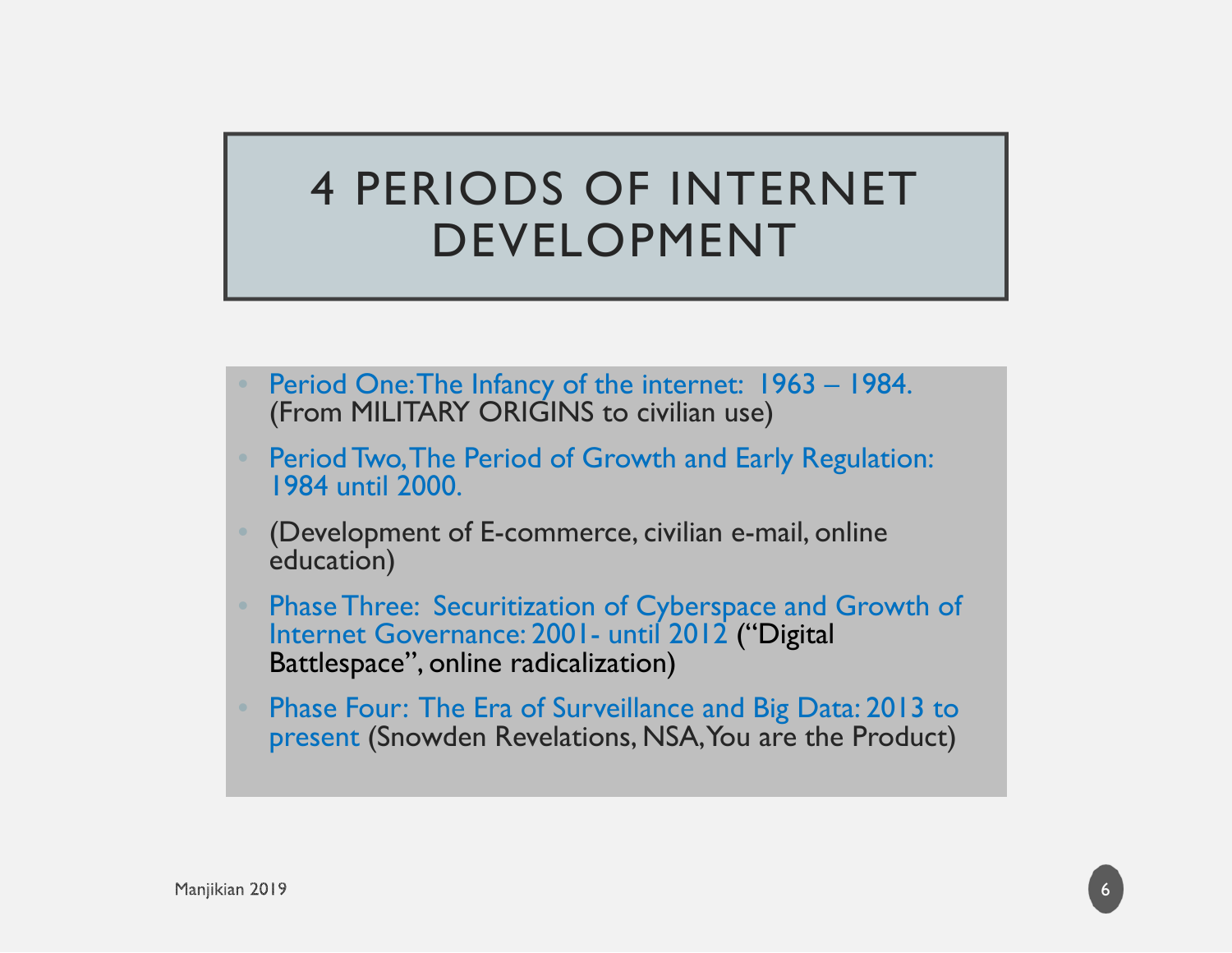# PHASE ONE: INFANCY (1963- 1984)

- **path dependence** : Early Design Decisions may have long-lasting effects on the DEVELOPMENT, USE, CONSTRAINTS associated with a technology
- View that US Military involvement in internet's development meant that it was American in character
- • Suspicion by other nations about US motives in developing Internet



7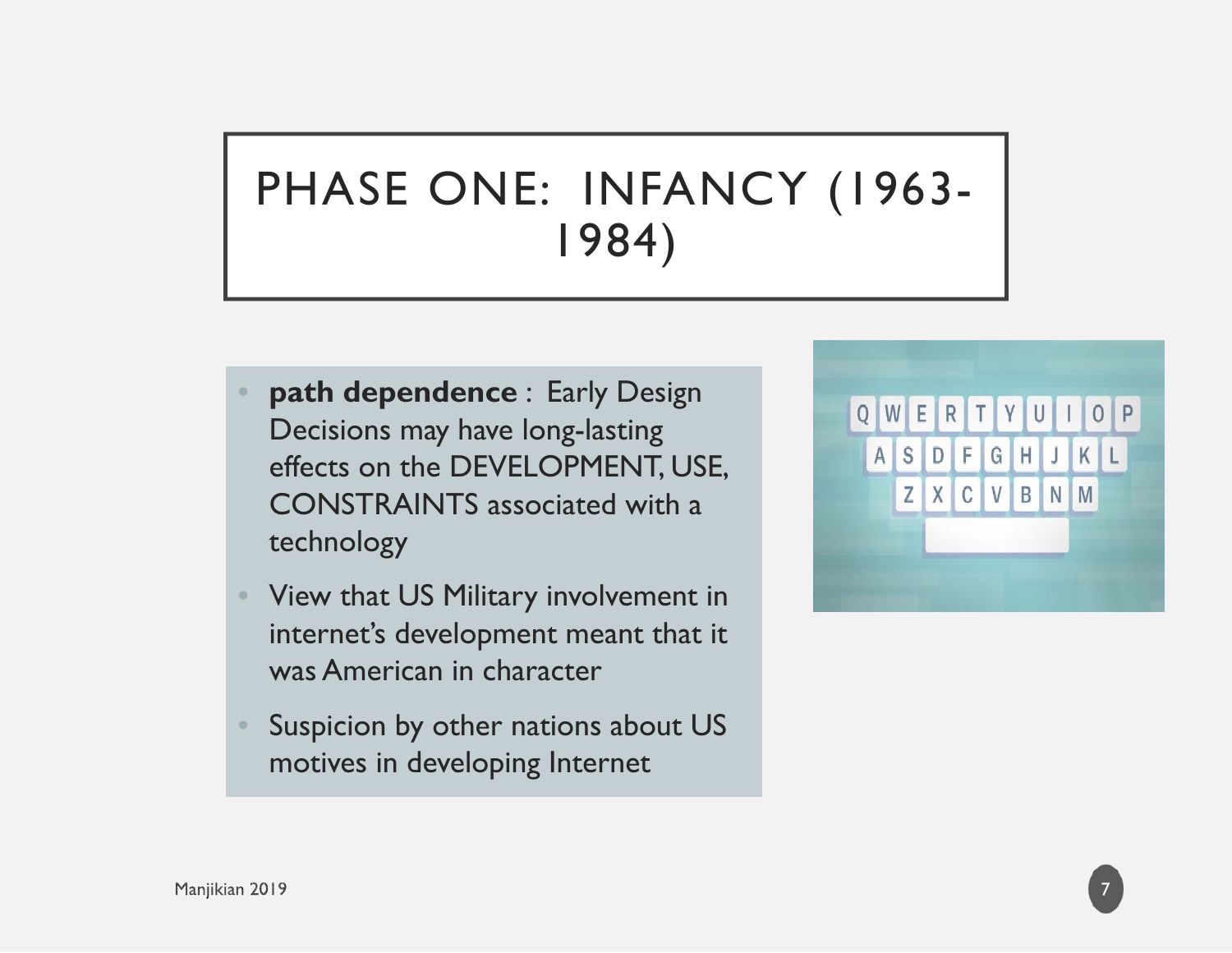# DID THE US KNOW WHAT IT HAD CREATED?

- US Military wanted a 'back up' system for military communications – never envisioned e-commerce, YouTube, Instagram influencers, etc.
- DARPA was attempting to solve a specific problem how to share files among US Defense Contractors
- $\bullet$ **Social Construction of Technology: Users may make** unusual decisions about how to utilize technology, NOT in line with original DESIGNERS' Intent; Technology 'becomes' what users make it to be.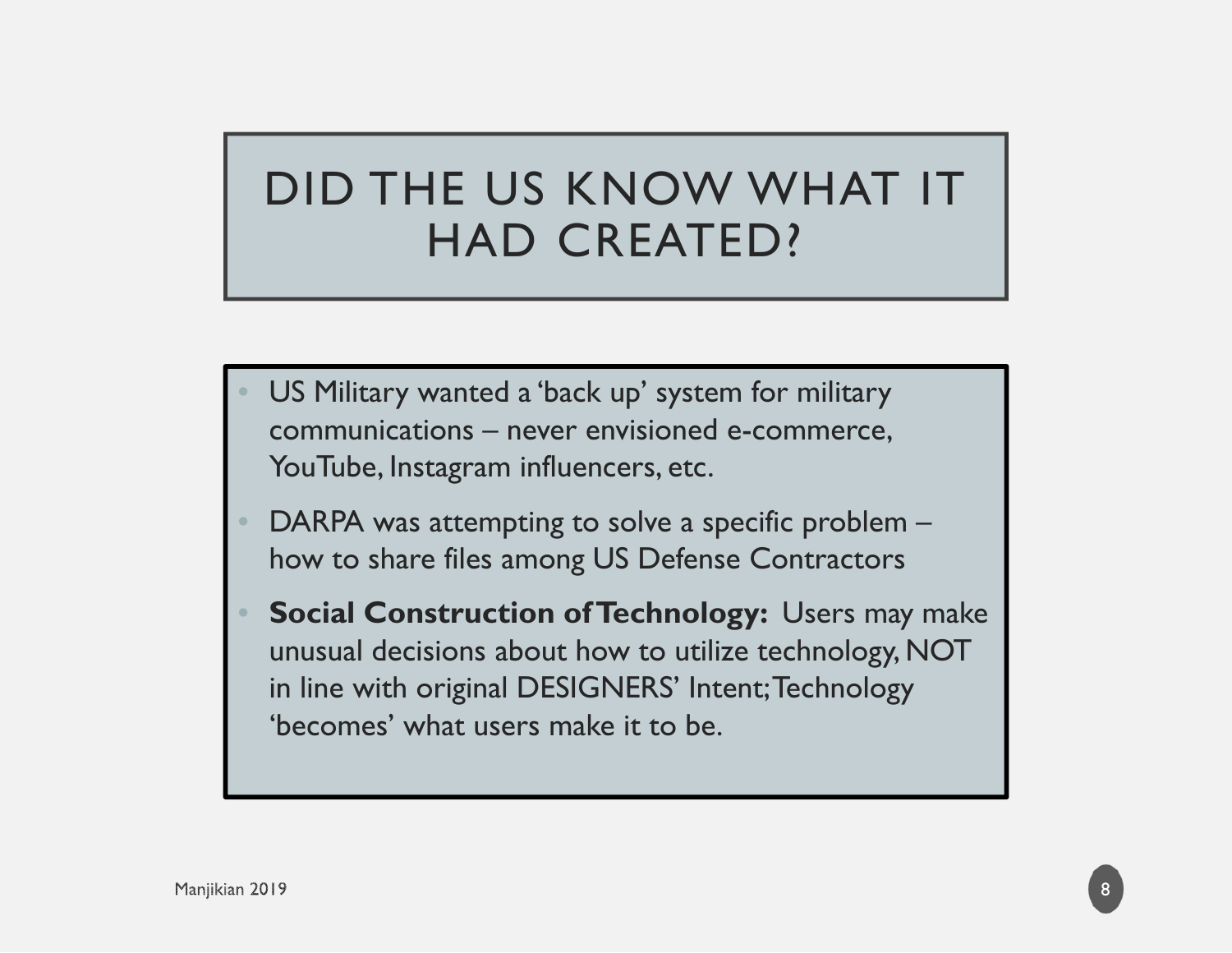#### INTERNET'S CREATION DEPENDED ON MULTIPLE TECHNOLOGICAL BREAKTHROUGHS

- Packet Switching
- E-mail
- $\bullet$ Asymmetric Cryptography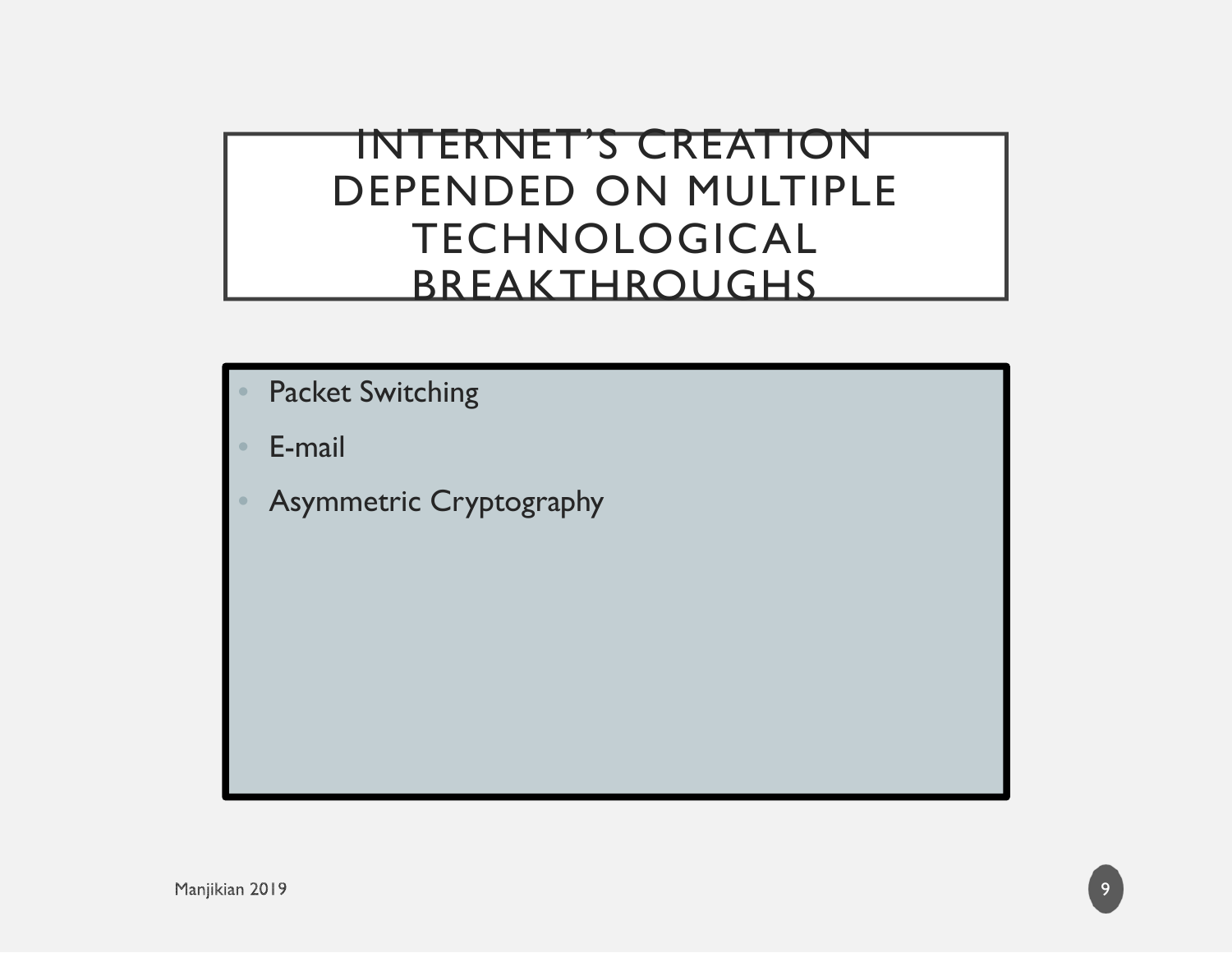## STOP AND DISCUSS:

- What advantages did the US have due to FIRST MOVER ADVANTAGE?
- How did development of internet in US give US a leading role technologically, economically, politically?
- $\bullet$  Is it inevitable that US interests will/would dominate in 'cyberspace'?
- $\bullet$  Is the internet "American" today? In what ways? Why or why not?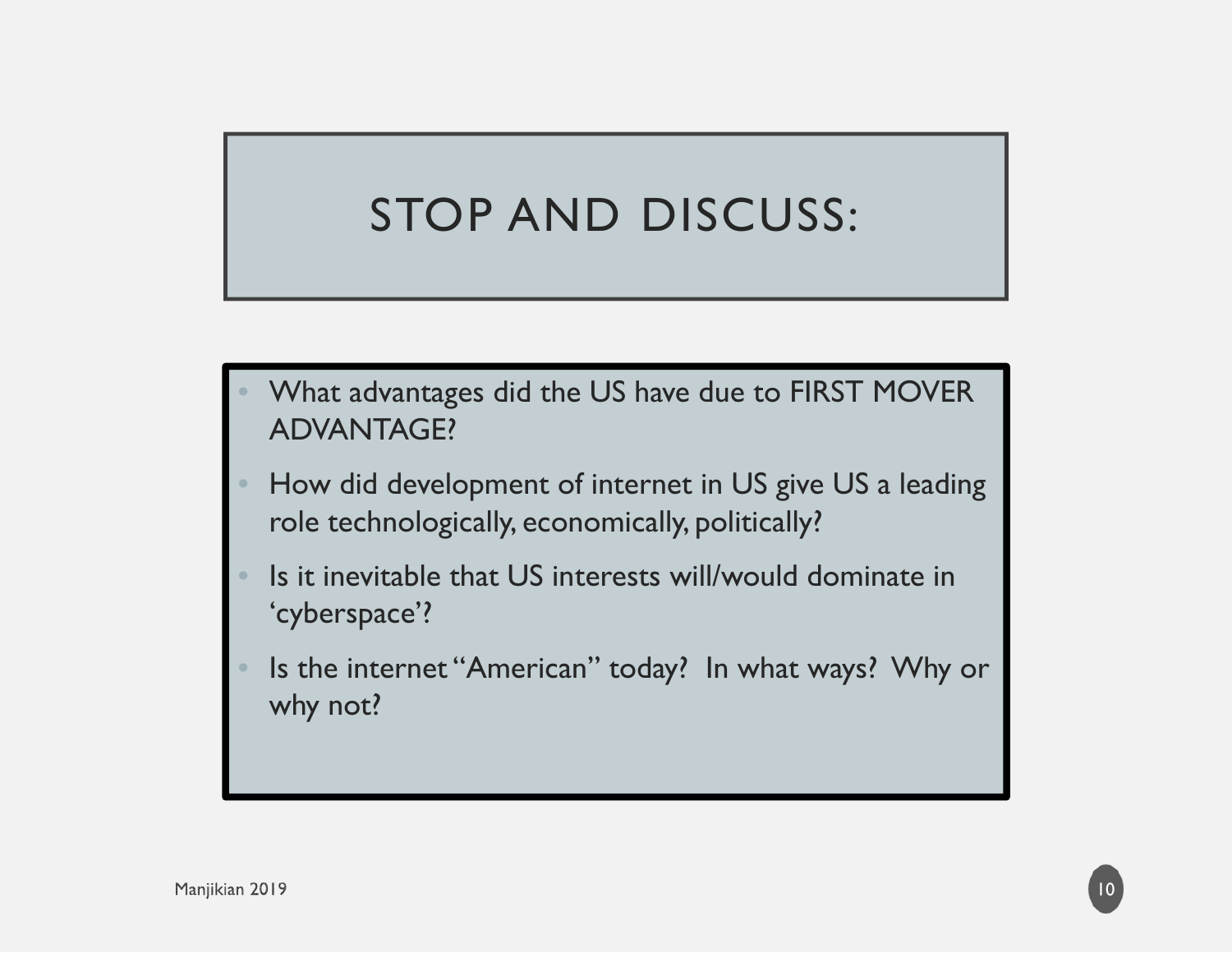## PHASE TWO: GROWTH AND REGULATION (1984-2000)

# **Key Actors**

- $\bullet$ International Telecommunications Union (ITU)
- ICANN (Internet corporation for the assignment of network names)
- $\bullet$ Amazon, Google
- $\bigcirc$ World Intellectual Property Organization (WIPO)

11

**Internet Society**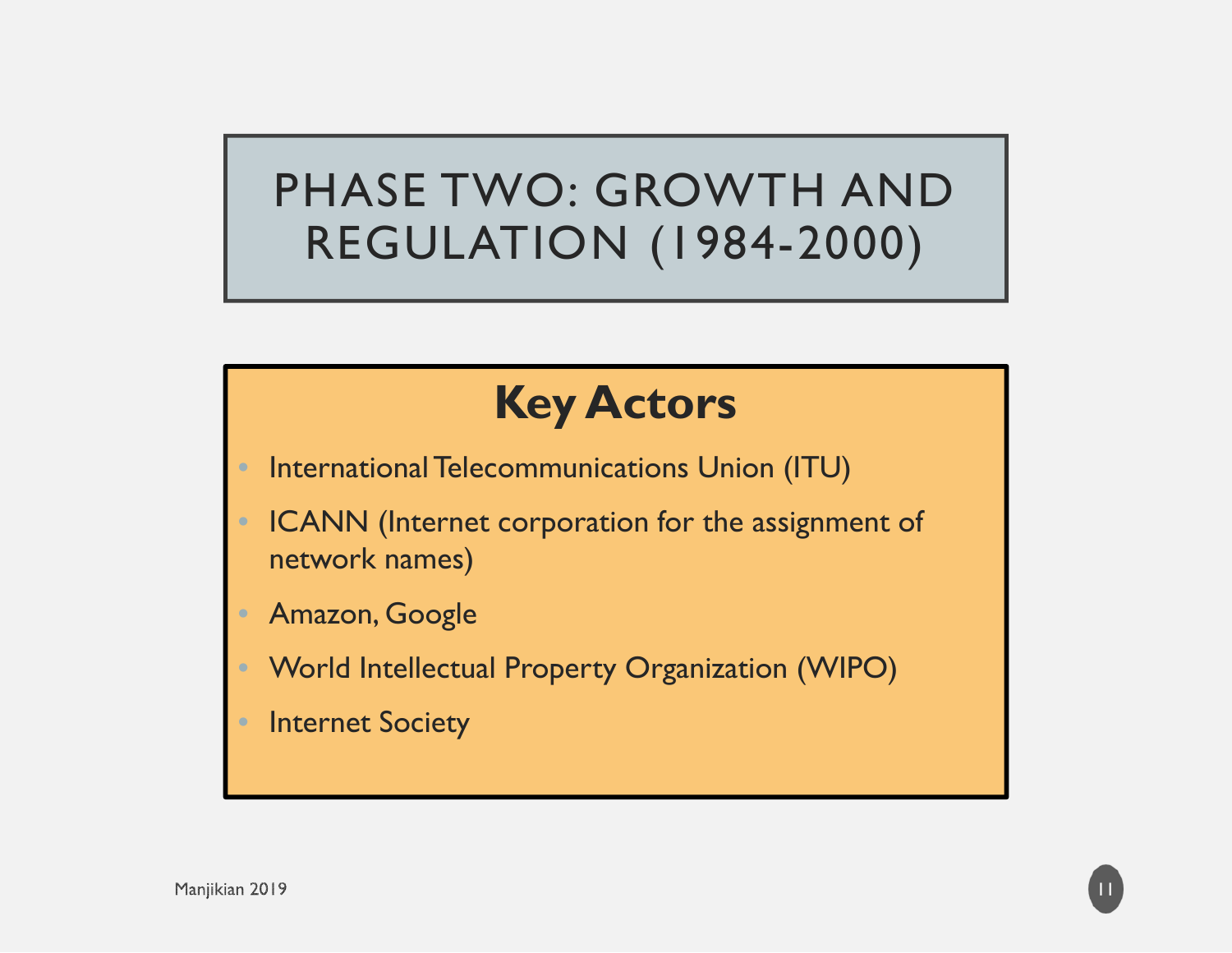# KEY TERMS

- Off-shoring
- Intellectual Property
- Social Media ('the daily me')
- $\bigcirc$ Blogging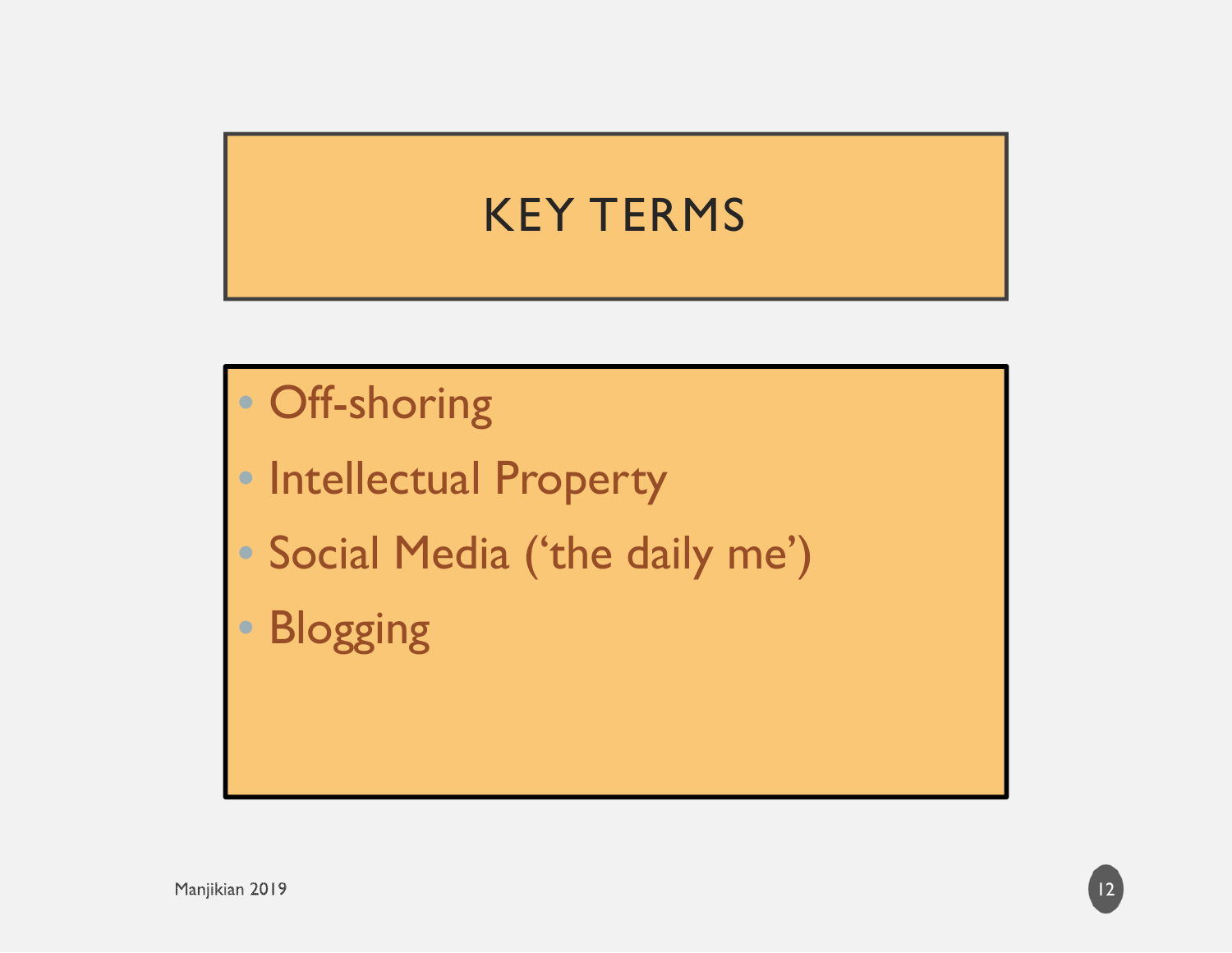## KEY DATES

- 1988: China begins to build "GREAT FIREWALL"
- 1999: Y2K problem
- $\bullet$ 1999: Napster (peer to peer networking, file sharing)
- $\textcolor{red}{\bullet}$ 2000: I love you Virus
- $\bullet$ 2000: US releases first Cybersecurity Strategy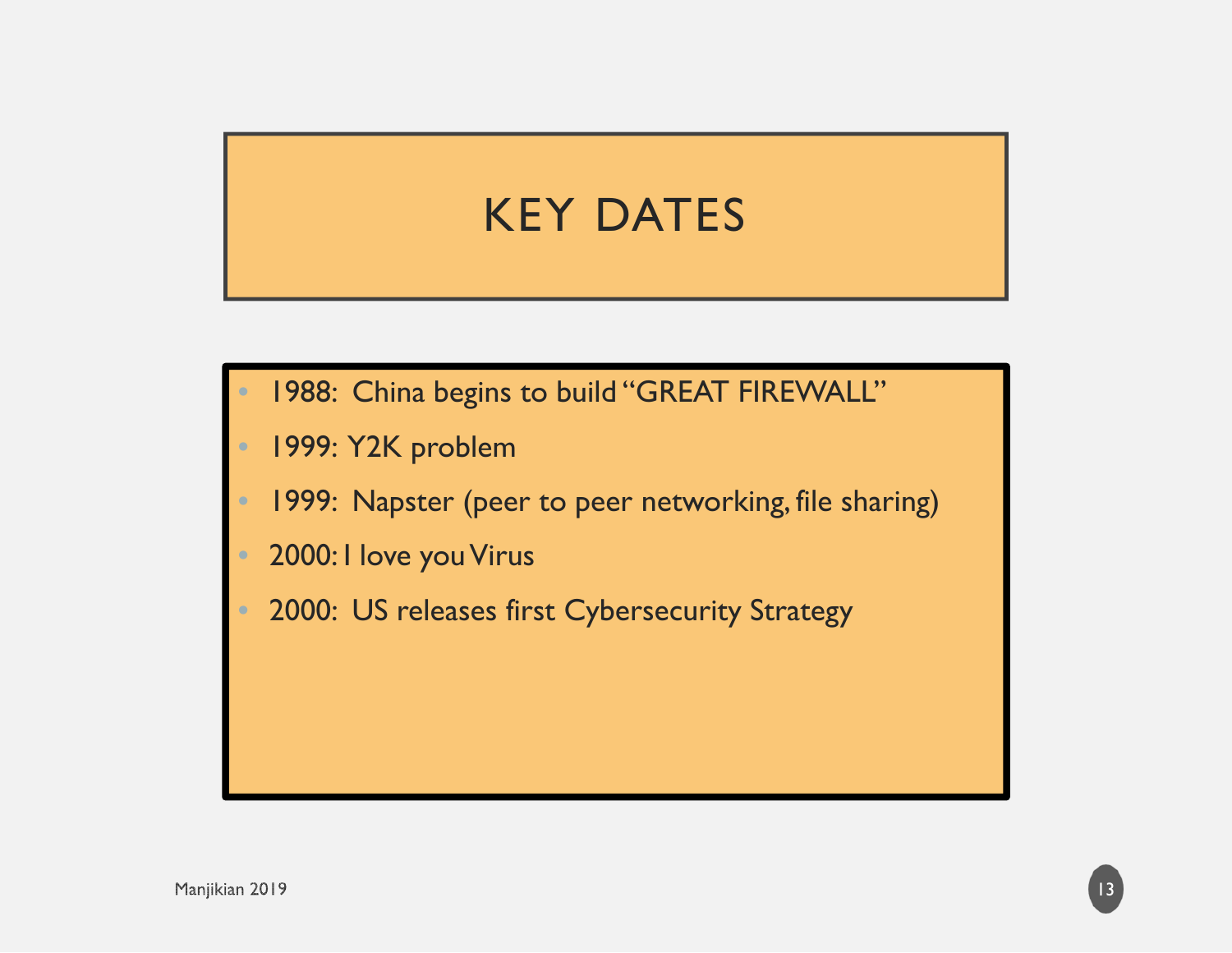#### PHASE THREE: **THE MILITARIZATION OF CYBERSPACE (2000-2012)**

#### **Key Terms**

Dark Web

Attribution Problem

**information warfare** -- the dangers presented by US dependency on information capabilities as a function of logistics in the conduct of warfare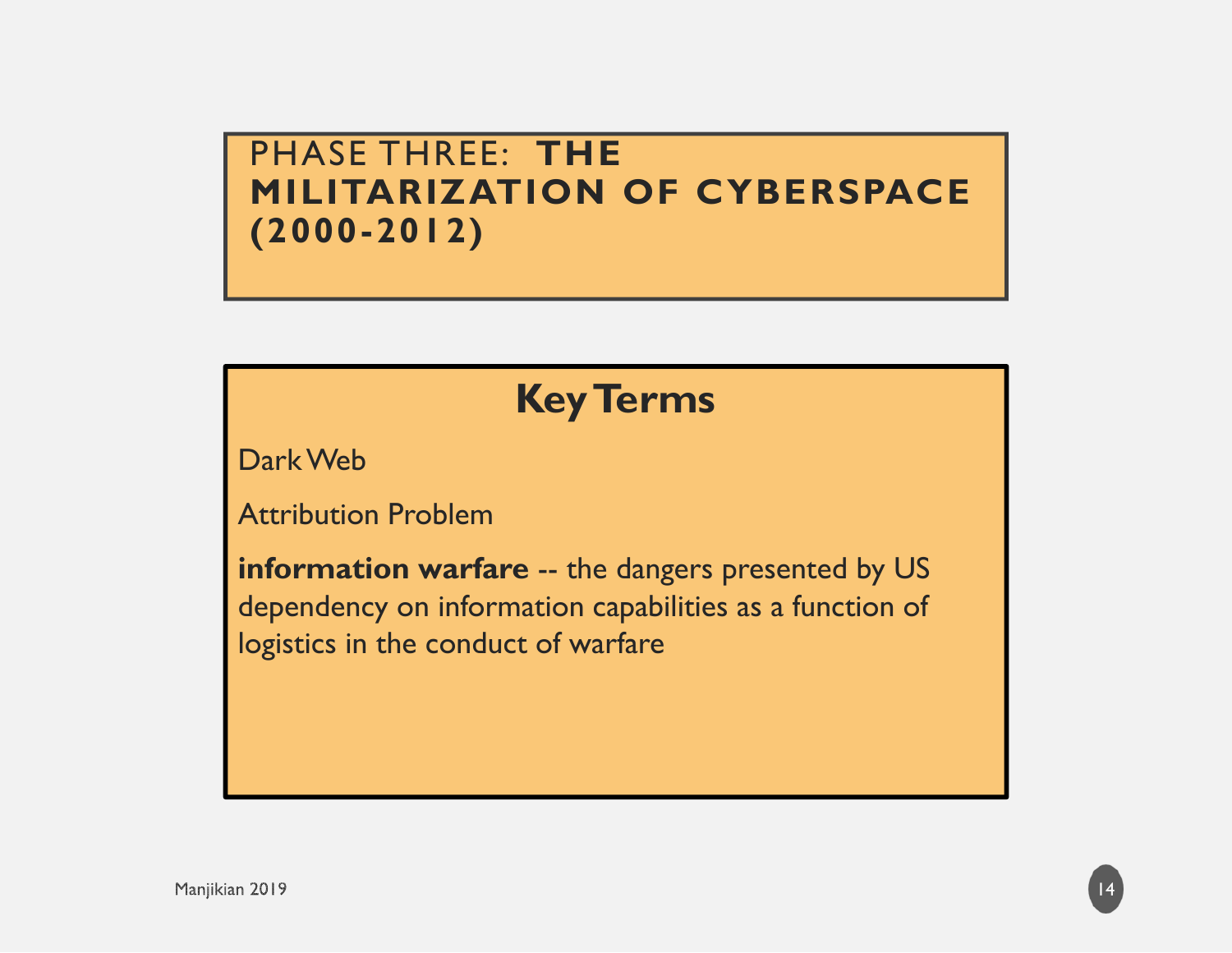## KEY ACTORS

- $\bullet$ US Cybercommand
- •EU: Budapest Convention on Cybercrime
- •Facebook, Twitter
- •Shanghai Cooperation Organization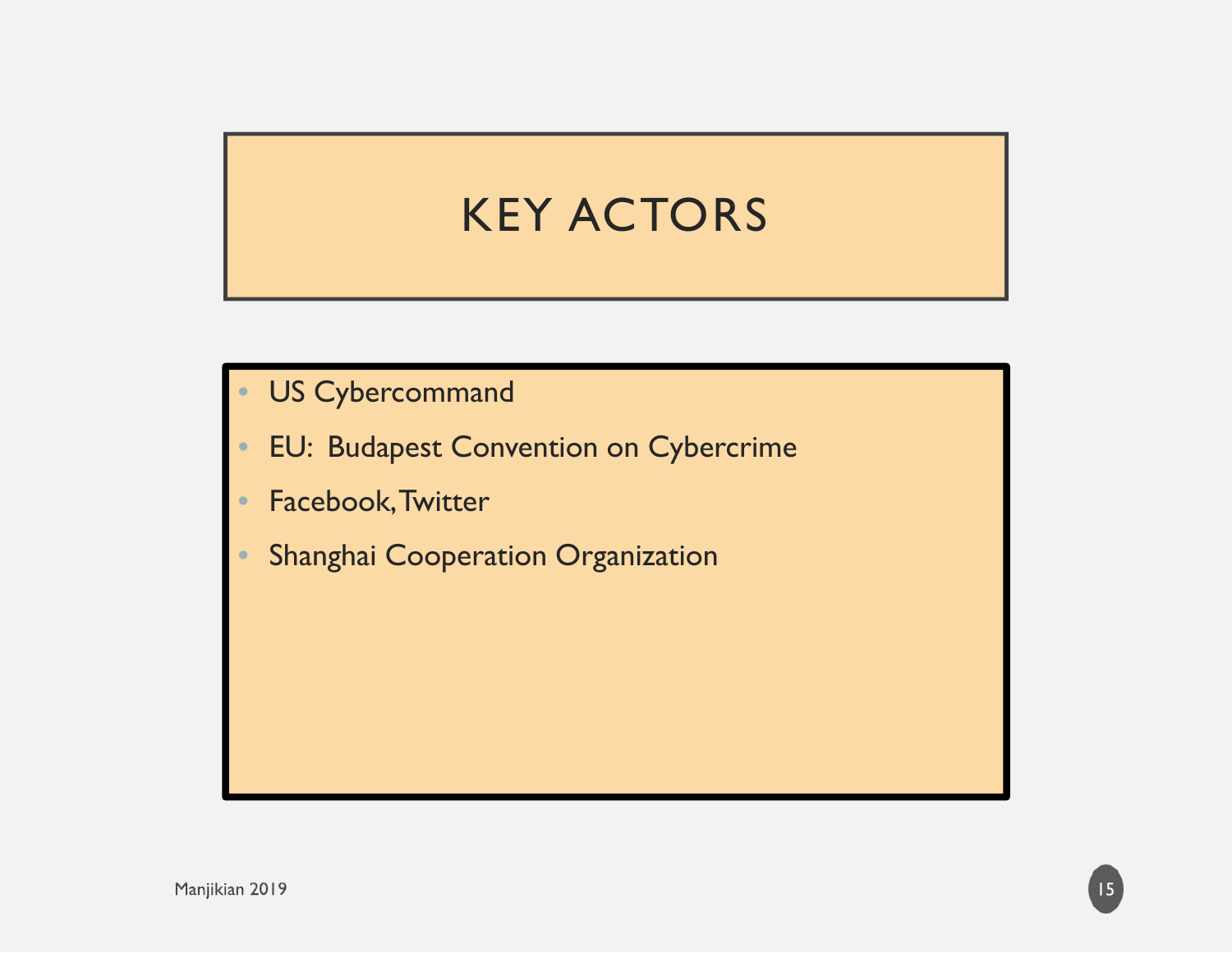## STOP AND DISCUSS

- $\bullet$  In what ways are analogies to real-world events (like Pearl Harbor) useful in understanding the dangers posed by the advent of internet technology?
- $\bullet$  How does describing a "cyber 911" detract from or harm our understanding of the issues which states face in cyberspace?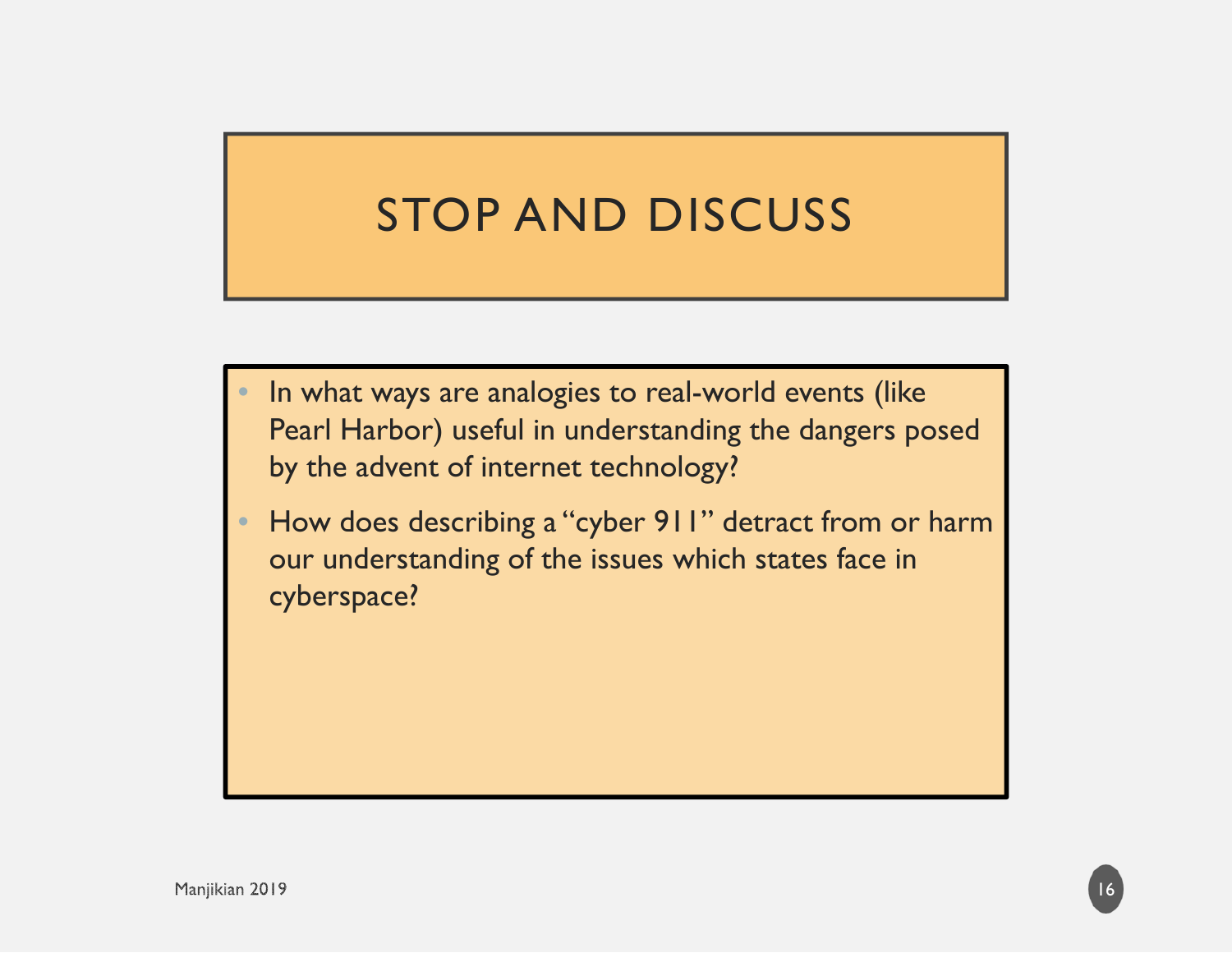# KEY DATES

- $\bullet$ 2001: Creation of Shanghai Cooperation Organization
- $\bullet$  2003: First World Summit on the Information Society sponsored by UN
- $\bullet$ 2004: Creation of Facebook
- $\bullet$ 2004: Budapest Convention on Cybercrime
- $\bullet$ 2006: establishment of Wikileaks, Twitter
- $\bullet$ 2007: Russia-Estonia Cyberwar
- $\bullet$  2009: first Bitcoins mined; creation of US **Cybercommand**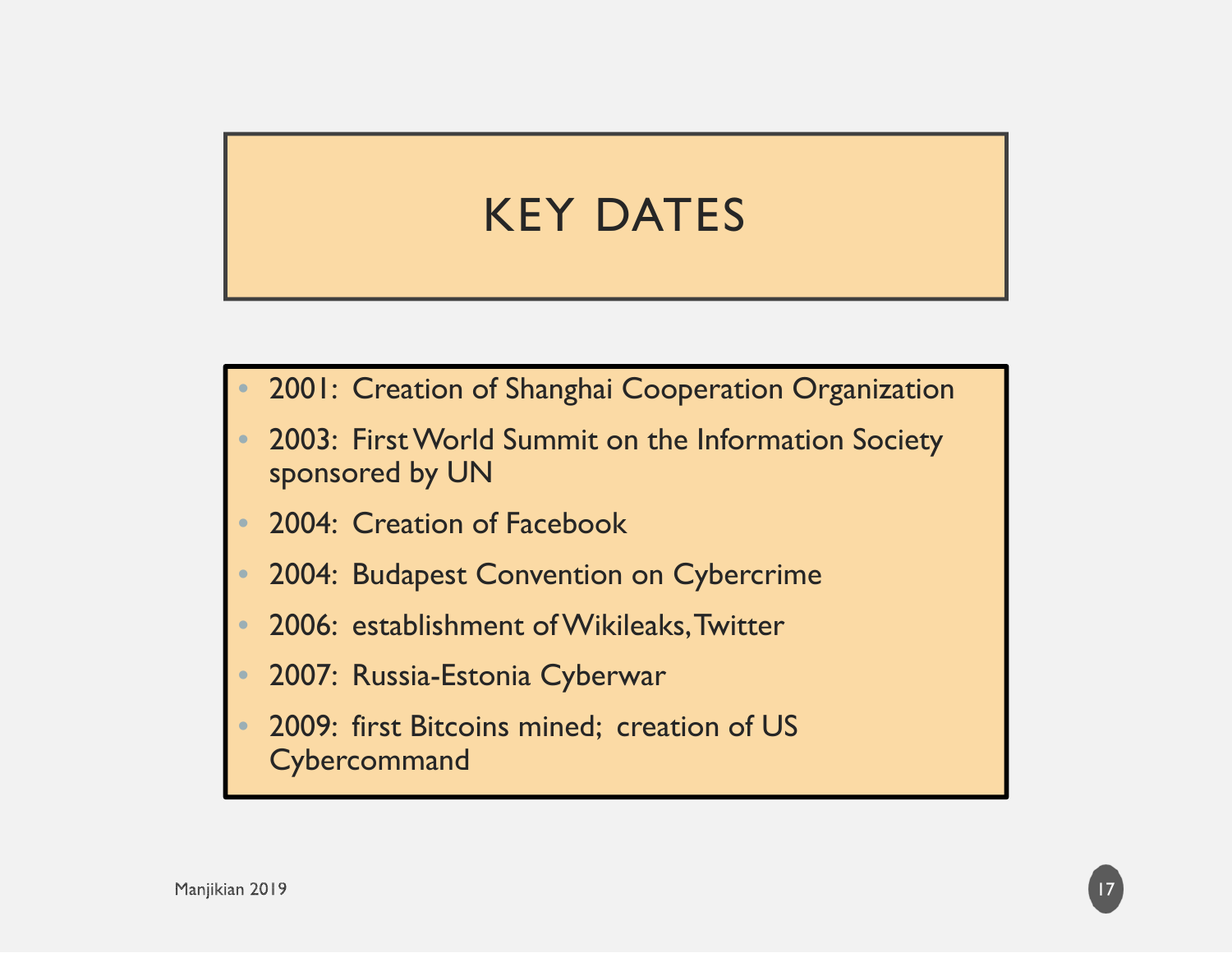## STOP AND DISCUSS

- $\bullet$ As we look at Phase Three, we see that there are diverse sets of actors involved in designing and developing cyberspace – private corporations, states, coalitions of states, international organizations?
- $\bullet$ Was it inevitable that the internet would become a space not controlled solely by states?
- $\bullet$  Was it inevitable that the development of the internet would lead to a waning of state power?
- $\bullet$ What do you think?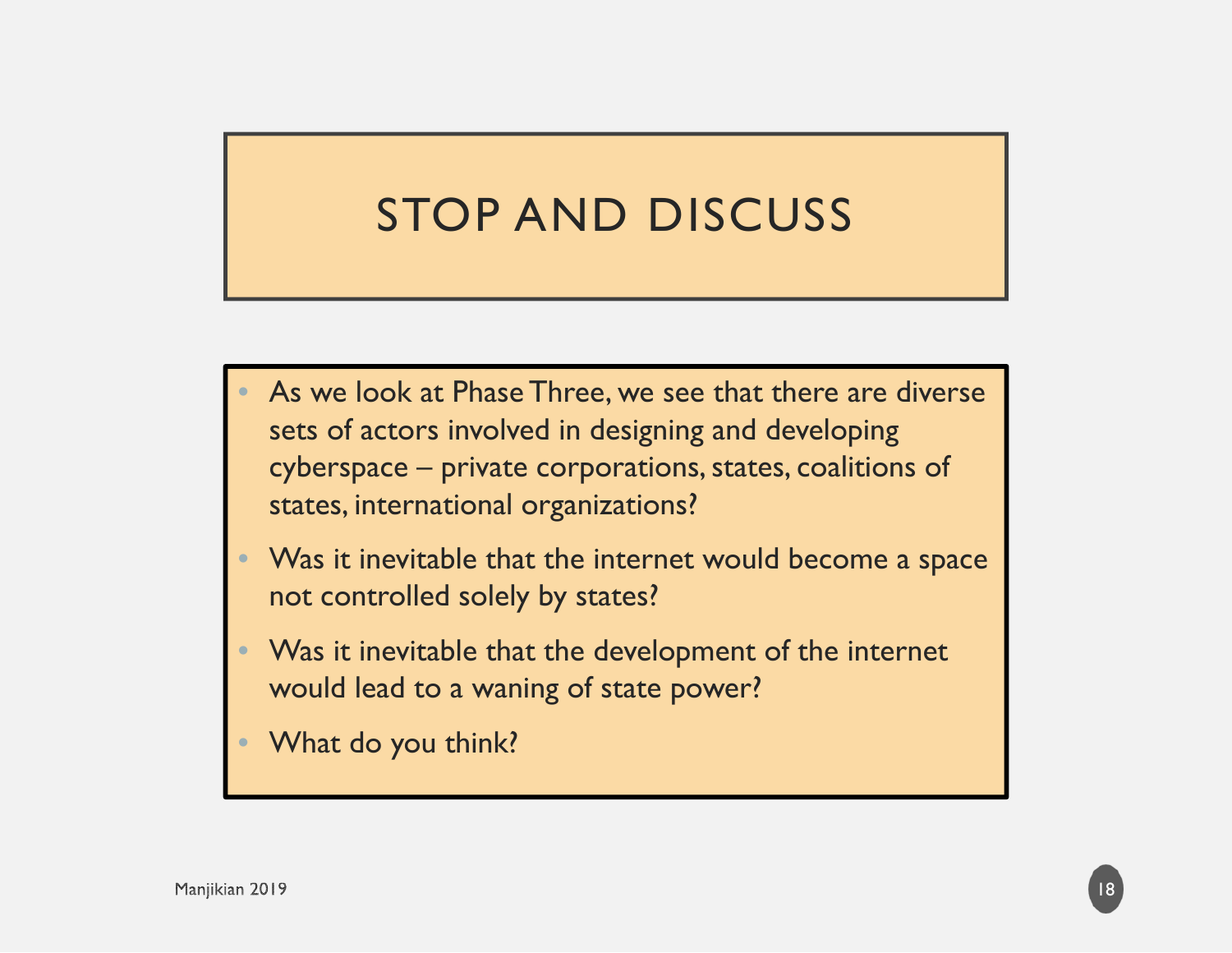#### PHASE FOUR: SURVEILLANCE AND BIG DATA (2008-PRESENT)

KEY IDEAS:

#### **Polarization**

**Surveillance/Differential Surveillance**

**Algorithms/prediction**

**Big Data**